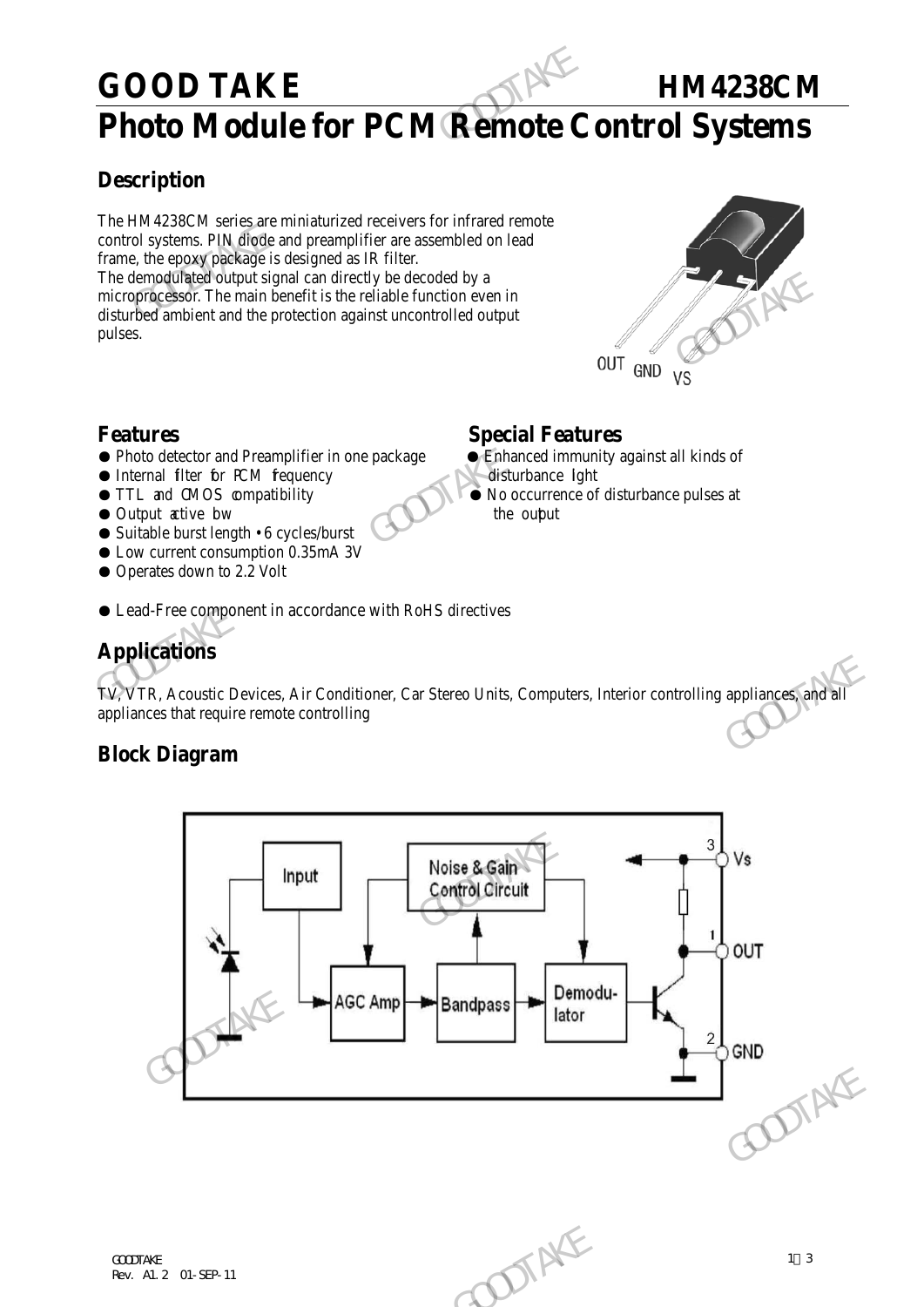## **GOOD TAKE HM4238CM GOOD TAKE**<br>
Application Circuit<br>
AT205<br>
AT205<br>  $\begin{picture}(1000 \text{ m})\n\end{picture}(15000 \text{ m})$ <br>  $\begin{picture}(10000 \text{ m})\n\end{picture}(15000 \text{ m})$ <br>  $\begin{picture}(15000 \text{ m})\n\end{picture}(15000 \text{ m})$ <br>  $\begin{picture}(15000 \text{ m})\n\end{picture}(15000 \text{ m})$ <br>  $\begin{picture}(15000 \text{ m})\n\end{picture}(15000 \text$ **Application Circuit**  $+V_S$  $\circ$  $\mu$ C

### **Absolute Maximum Ratings**

|                                                   | *) recommended to suppress power supply disturbance |             | GND         |      |
|---------------------------------------------------|-----------------------------------------------------|-------------|-------------|------|
| <b>Absolute Maximum Ratings</b><br>Tamb = $25$ °C |                                                     |             |             |      |
| Parameter                                         | <b>Test Conditions</b>                              | Symbol      | Value       | Unit |
| <b>Supply Voltage</b>                             | (Vs)                                                | <b>Vs</b>   | $0--6.0$    |      |
| <b>Supply Current</b>                             | (Vs)                                                | Is          | 5           |      |
| <b>Output Voltage</b>                             | (OUT)                                               | Vo          | $0--6.0$    |      |
| <b>Output Current</b>                             | (OUT)                                               | Io          | 2.5         |      |
| <b>Storage Temperature Range</b>                  |                                                     | <b>Tstg</b> | $-30---+85$ |      |
| <b>Operating Temperature Range</b>                |                                                     | Tamb        | $-25---+85$ |      |
| Power Consumption                                 | $(Tamb \leq 85^{\circ}C)$                           | Ptot        | 10          |      |
| <b>Soldering Temperature</b>                      | t $\leqslant$ 5s 1mm from case                      | Tsd         | 260         |      |

#### **Basic Characteristics**

Tamb =  $25$  °C

| $\mathbf{r}$<br>$\mathbb{R}^n$ is the set of $\mathbb{R}^n$ |                                             |              |      |      |     |                |  |
|-------------------------------------------------------------|---------------------------------------------|--------------|------|------|-----|----------------|--|
| <b>Power Consumption</b>                                    | $(Tamb \leq 85^{\circ}C)$                   | Ptot         | 10   |      |     | mW             |  |
| <b>Soldering Temperature</b>                                | t $\leqslant$ 5s 1mm from case              | Tsd          | 260  |      |     | $\mathcal{C}$  |  |
| <b>Basic Characteristics</b>                                |                                             |              |      |      |     |                |  |
| $\text{Tamb} = 25 \text{ }^{\circ}\text{C}$                 |                                             |              |      |      |     |                |  |
| Parameter                                                   | <b>Test Conditions</b>                      | Symbol       | Min  | Typ  | Max | Unit           |  |
| <b>Supply Voltage</b><br>(Vs)                               | Recommended operating                       | <b>Vs</b>    | 2.5  |      | 5.5 | $\mathbf{V}$   |  |
| Supply Current (Vs)                                         | $Vs = 5V$                                   | Is           | 0.25 | 0.5  | 0.9 | mA             |  |
| <b>Transmission Distance</b>                                | IR diode AT205, IF=0.4A                     | $\rm d$      |      | 20   |     | m              |  |
| Output Voltage High (Pin1)                                  | $V_s = 5V$                                  | <b>VOSH</b>  | 4.5  |      |     | $\mathbf{V}$   |  |
| Output Voltage Low (Pin1)                                   | Cycle 1.2mS, 50% duty                       | <b>VOSL</b>  |      |      | 250 | mV             |  |
| Level Output Pulse Width                                    | Burst Wave= 600µs,<br>Cycle 1.2mS, 50% duty | TwH          | 400  |      | 800 | $\mu s$        |  |
| Level Output Pulse Width                                    |                                             | TwL          | 400  |      | 800 | $\mu s$        |  |
| Carrier frequency                                           |                                             | fo           |      | 37.9 |     | kHz            |  |
| Peak Wavelength                                             |                                             | $\lambda$    |      | 940  |     | nm             |  |
| Directivity                                                 | Angle of 1/2 transmission distance          | $\theta$ 1/2 |      | ±45  |     | deg            |  |
|                                                             |                                             |              |      |      |     |                |  |
|                                                             |                                             |              |      |      |     |                |  |
|                                                             |                                             |              |      |      |     |                |  |
|                                                             |                                             |              |      |      |     |                |  |
| <b><i>GOODTAKE</i></b><br>Rev. Al. 2 01-SEP-11              | DIAKE                                       |              |      |      |     | 2 <sup>3</sup> |  |
|                                                             |                                             |              |      |      |     |                |  |